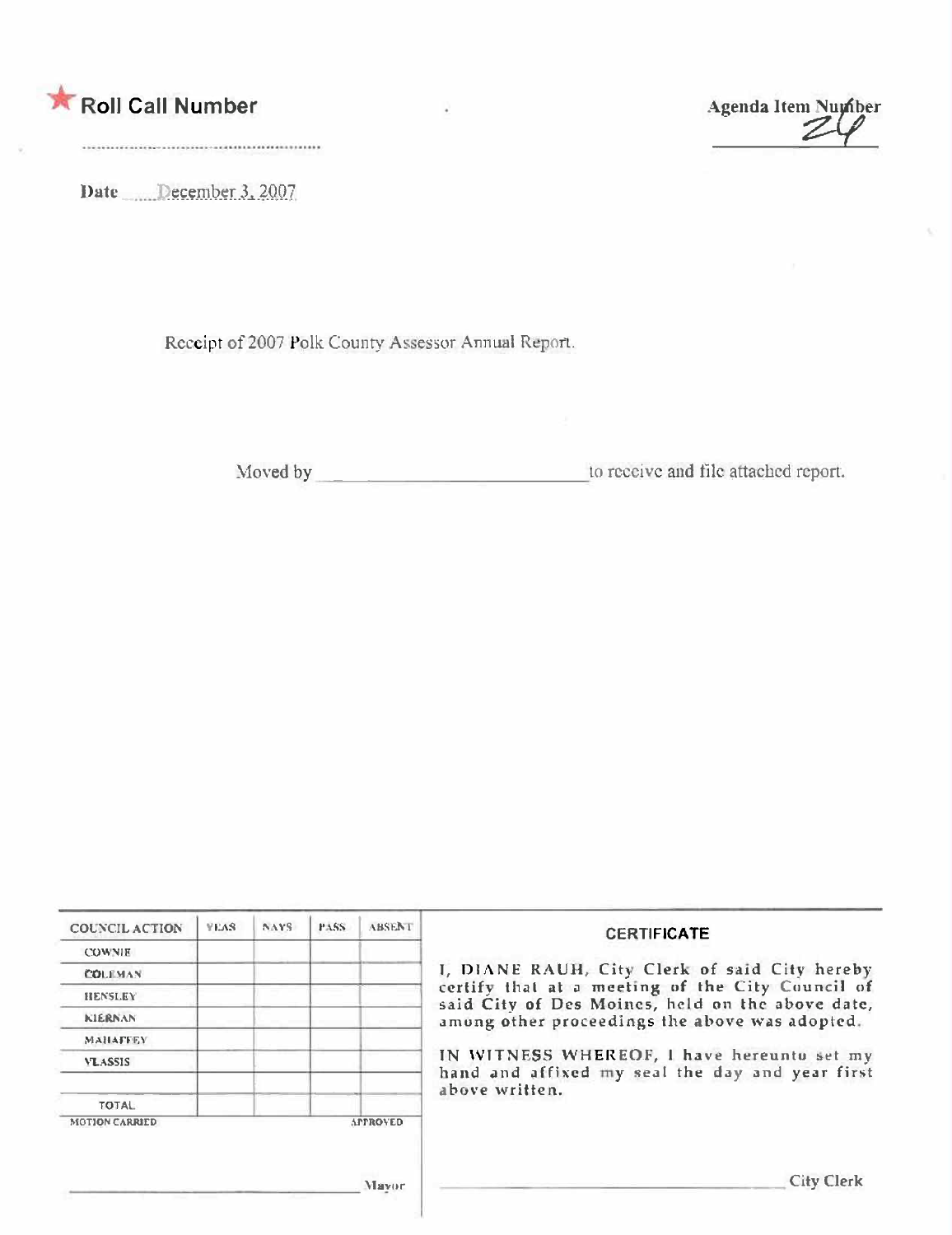

# POLK COUNTY ASSESSOR

# ANIVUAL REPORT

2007

晚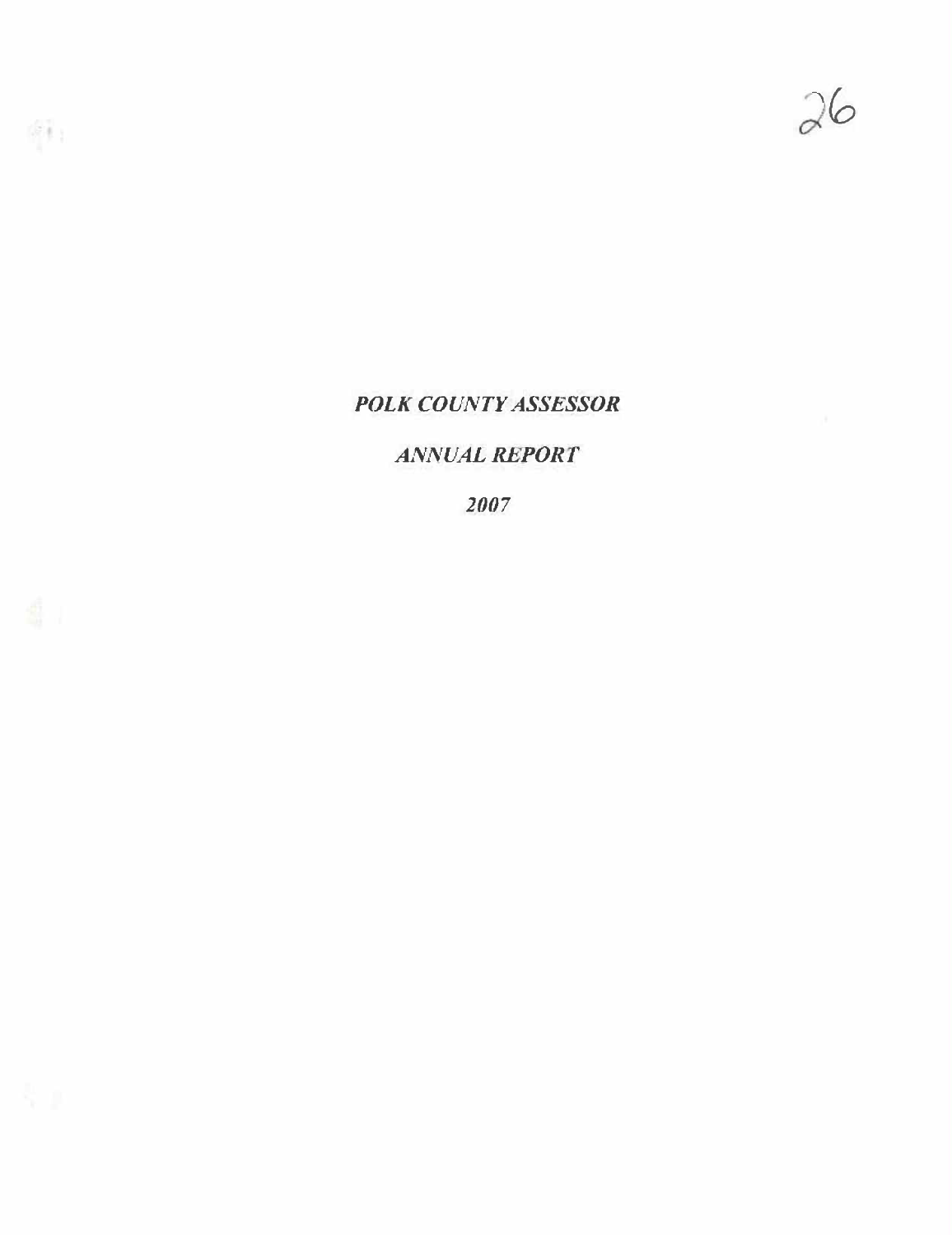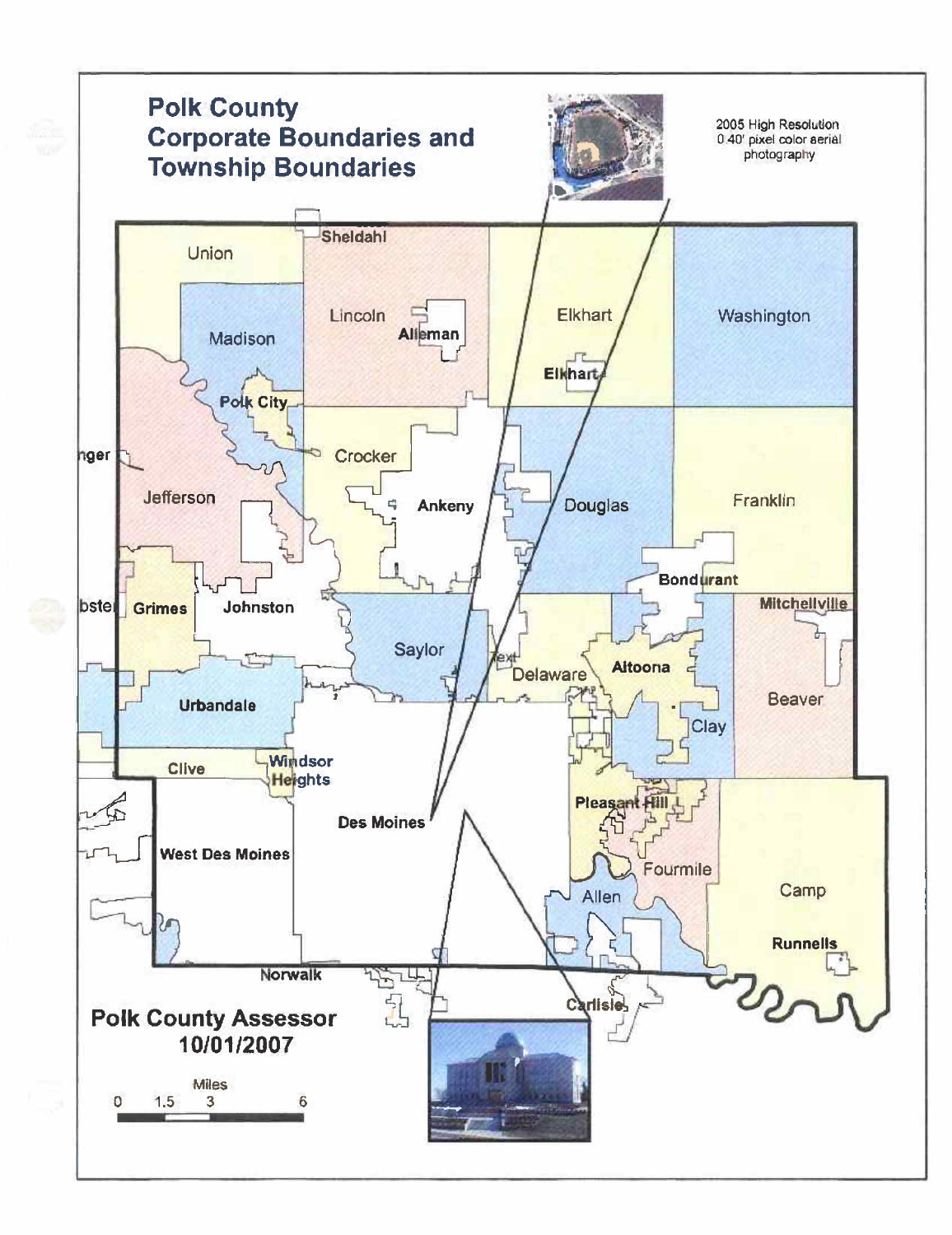## **2007 REPORT** OFFICE OF POLK COUNTY ASSESSOR

## **TABLE OF CONTENTS**

| Staff of County Assessor's Office, Members of Board |
|-----------------------------------------------------|
|                                                     |
|                                                     |
|                                                     |
|                                                     |
|                                                     |
|                                                     |
|                                                     |
|                                                     |
|                                                     |
|                                                     |
|                                                     |
|                                                     |
|                                                     |
|                                                     |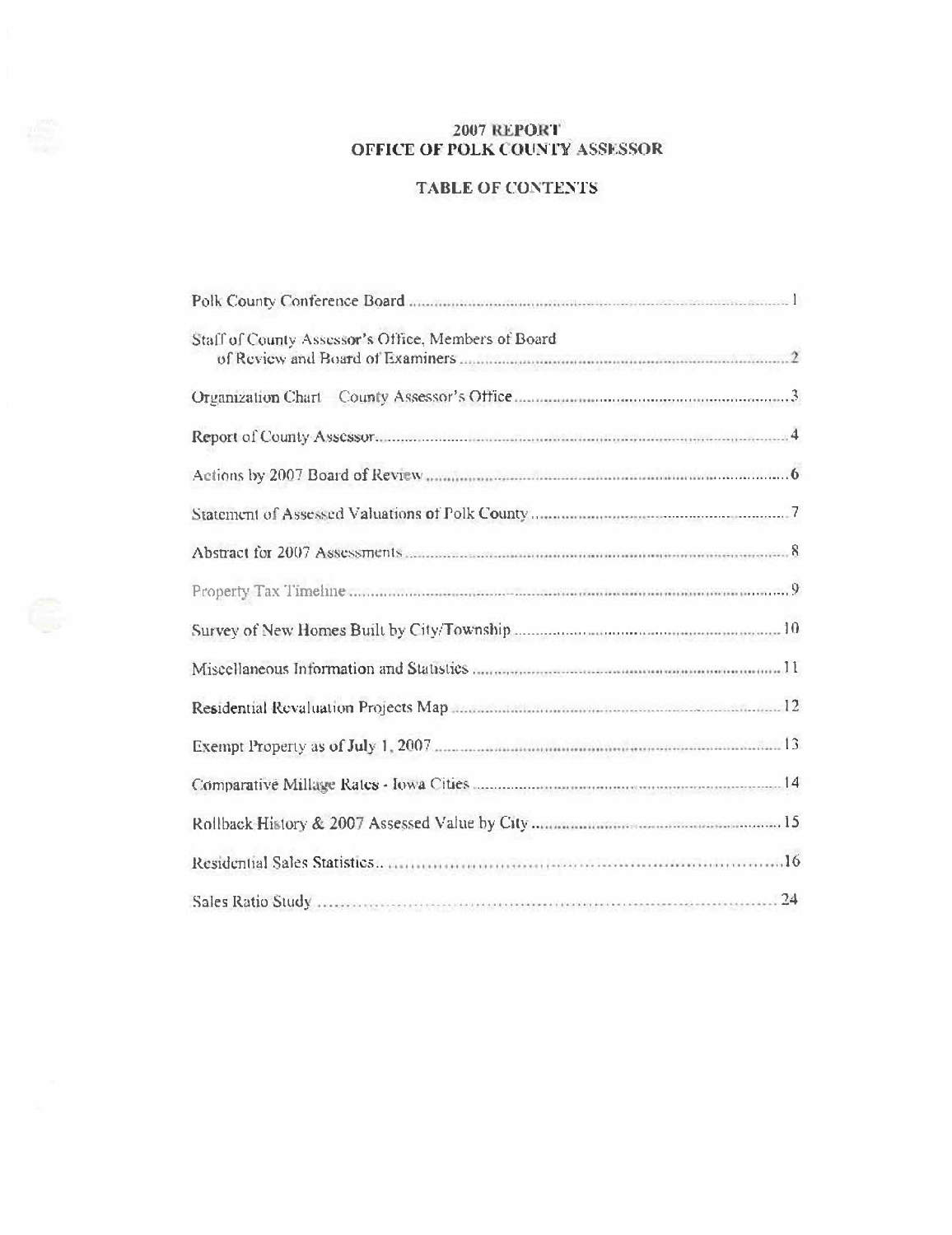## POLK COUNTY CONFERENCE BOARD 2007

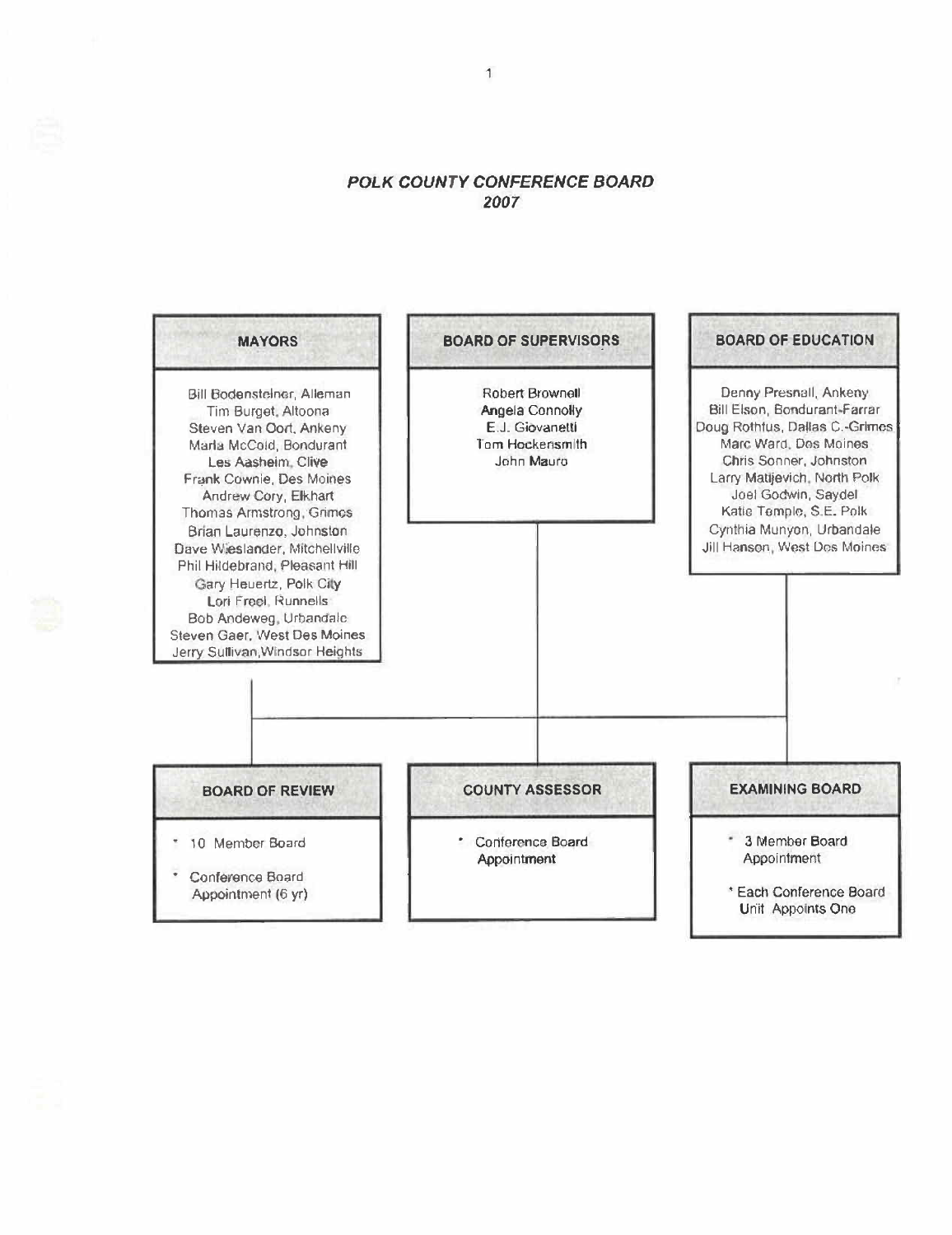#### STAFF OF POLK COUNTY ASSESSOR'S OFFICE MEMBERS, BOARD OF REVIEW AND BOARD OF EXAMINERS DES MOINES, IOWA 2007

### **ASSESSOR'S OFFICE**

#### Administration

Jim Maloney, ASA, ICA County Assessor

Randy Ripperger, CAE, ICA Chief Deputy

Tammy Berenguel, Support Supervisor Rhonda Duncan, Supervisor Real Estate Department Paul Humble, ICA, Residential Deputy Assessor Ruth Lansen, Database Administrator Kelly Low, Accounting Manager Rodney Hervey, ICA, Commercial Deputy Assessor Mark Patterson, CCIM. ICA, Commercial Deputy Assessor Bryon Tack, ICA. MAI, Commercial Deputy Assessor James Willett, ICA, RES, Residential Deputy Assessor

#### **Appraisers**

Douglas Askew, Residential Appraiser II John Catron, Residential Appraiser II Michael Caulfield, ICA, Commercial Appraiser III Rich Colgrove, Residential Appraiser III Jason Connolly, Appraiser Trainee Tracy Culhertson, Residential Appraiser III Patrick Harmeyer, ICA, Commercial Appraiser I Michelle Henderson, Residential Appraiser I Paul O'Connell, Residential Appraiser I

Kathryn Ramackers, Residential Appraiser II Michelle Richards, ICA, Commercial Appraiser II Regina Russell, Residential Appraiser II Cathy Stevens, ICA, RES, Residential Appraiser III Keith Taylor, ICA, Residential Appraiser I Amy Thorne, ICA, Residential Appraiser III Brett Tierney, Residential Appraiser I Patrick Zaimes, ICA. Agricultural Appraiser

### **Office Personnel**

Carovic Andrews Vincent DeAngelis Jackie Fontana Kim Heffernan Ji'l Mauro

Comm. Support Specialist Tax Information Spec. Permits Coordinator Photography/Ag Sales Computer Support Spec

Terry Powell LaRayne Riccadonna Rebecca Smith Julie Van Deest Ray Willis

**Transfers Coordinator** Database Specialist Residential Sales Courd **Exemptions Coordinator** GIS Coordinator

#### **Board of Review**

Lora Jorgensen John Lundstrom Ruth Reel **Everett Sather** Charles Speas Dee Dee Steger John Tiefenthaler Leslic Turner Lee Viggers Max Wright

## **Board of Examiners**

Art Hedberg Walter T. Potts, Jr. Frank Smith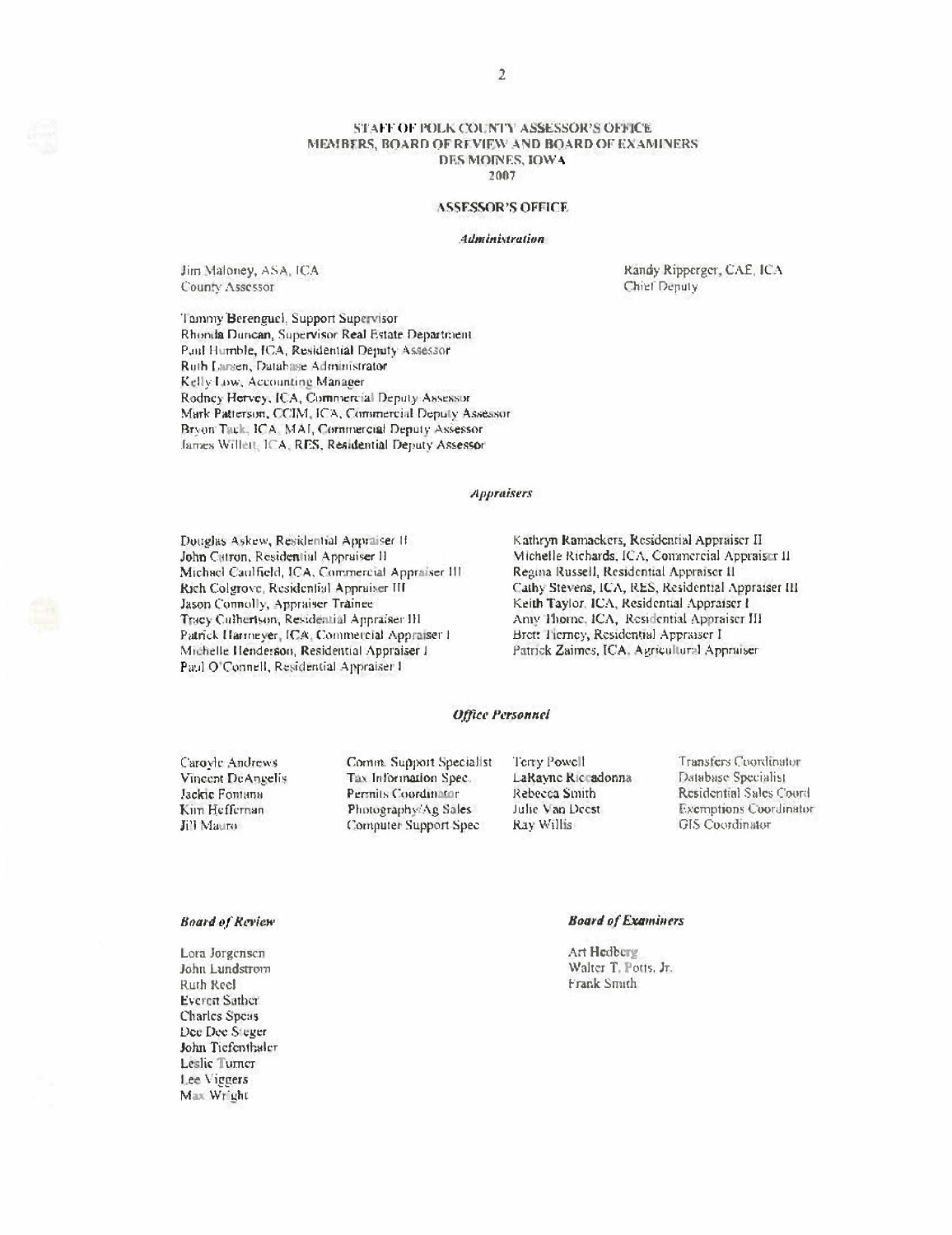POLK COUNTY ASSESSOR'S OFFICE ORGANIZATIONAL CHART 2007

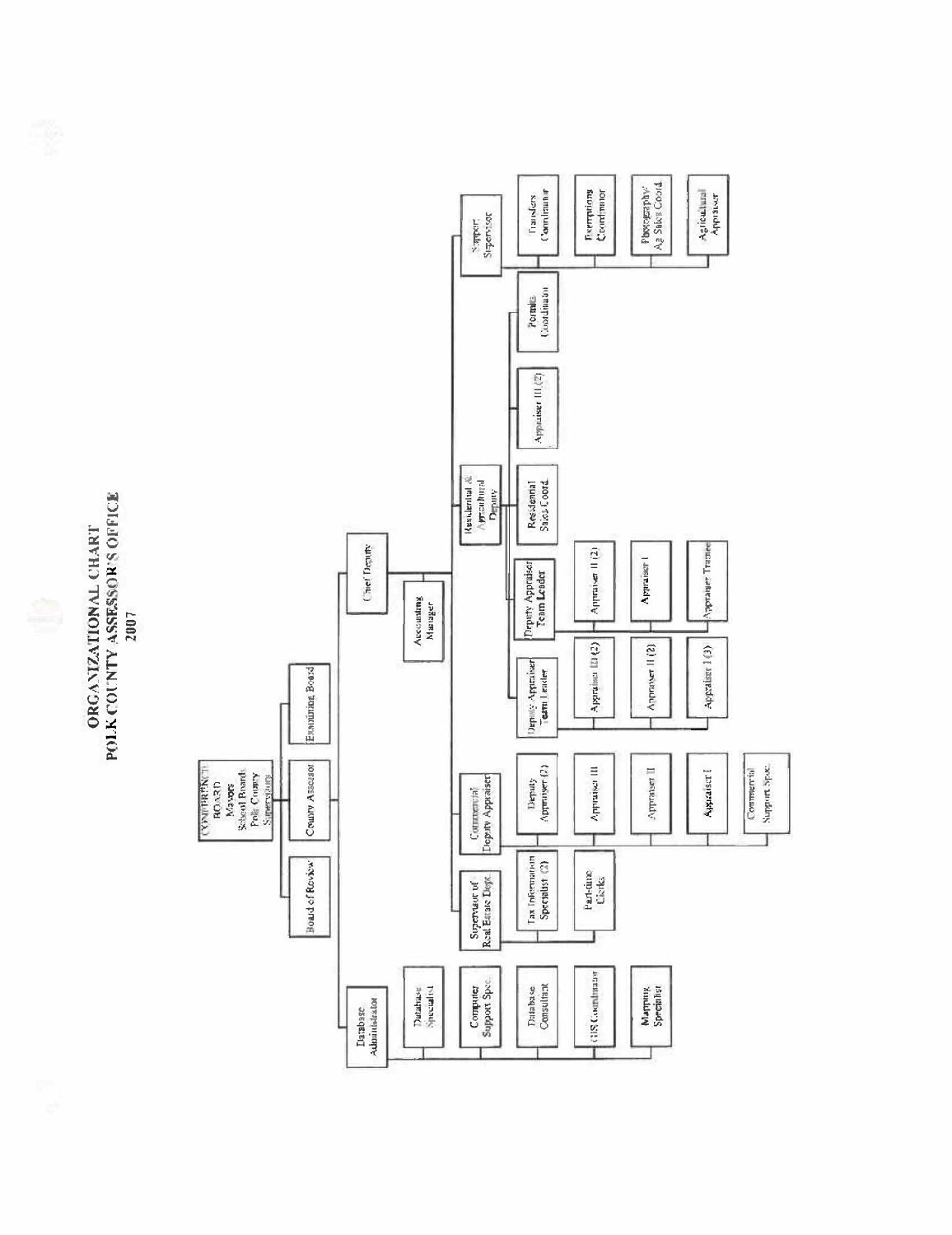To: Members of the Conference Board

From: Jim Maloney, Polk County Assessor

Date: November 1, 2007

Subject: Annual Report

Attached is the annual report for the Polk County Assessor for fiscal year 2006/2007. I invite you to read through these pages and learn more about what took place during the vear.

Our mission is and always has been to estimate the fair market value of residential and commercial property in Polk County. We continue to do a credible job in this regard, as evidenced by the fact that the Iowa Department of Revenue and Finance deemed that no adjustments (or "equalization orders") were necessary for any property class in Polk County. This means that we are keeping assessments in line with sale prices, which is our goal. Polk County has not received an equalization order for a number of years something that I am personally very proud of.

It is interesting that we may be entering a period of declining real estate values, something that we have not experienced in Polk County for a very long time. (Our data doesn't show this happening, but some pundits think it's only a matter of time.) But if the market goes down, so will the assessments, as we just follow the market whichever way it goes.

I am also very proud of the talented team of people who work in the Polk County Assessor's Office. Theirs is not always an easy job, but our employees are professional, accessible, diligent, and take great pride in their work.

Here is some additional information I would like to share with you:

- In past years, we have published a report identifying the top property tax payers in  $\bullet$ Polk County. We are no longer doing this because it's getting more difficult to be certain of the accuracy of the information. For example, there are a variety of ways in which a property owner can hold title, and it's sometimes difficult to discern who is ultimately behind the various legal entities, partnerships, corporations, and so forth.
- We are also changing the way we report data. Historically, we've collected and reported data in a way that makes perfect sense for us, but that can be confusing when trying to compare it to outside sources of information. For example, we typically exclude certain real estate transactions from our reports – sales to family members, for instance, where the sale price may or may not be a reflection on true market value. But Realtor® groups, and others who track sales, don't exclude all of the information we do. Because it is hard to compare apples to apples when there are so many different reports, we are aligning our numbers to be more consistent with how others track data.